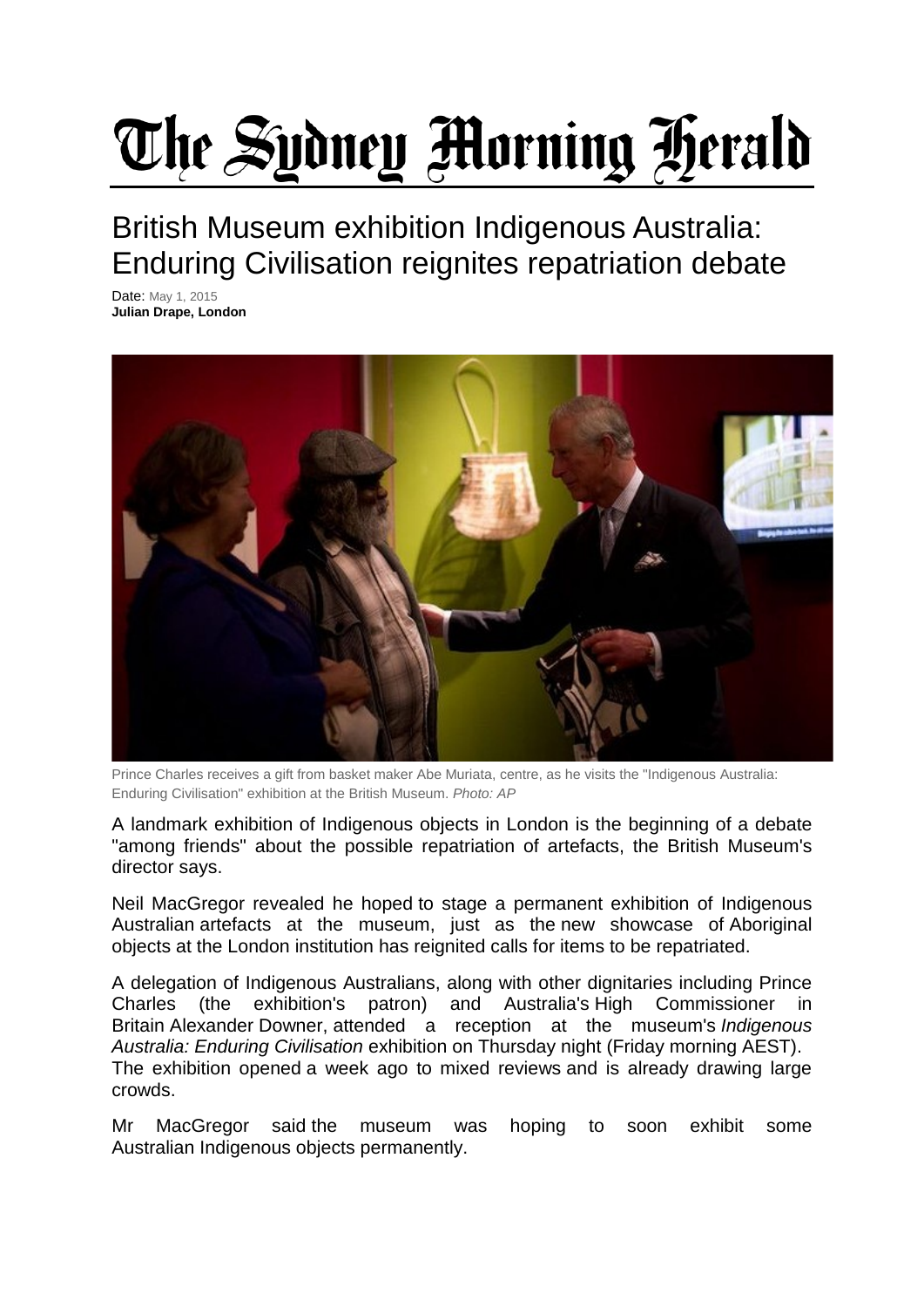"We've begun talking with the Indigenous representatives about how they'd like that story to be set in the context of what's happening all around the world," Mr McGregor told AAP.

There was a small protest outside the exhibition ahead of the opening, but Mr MacGregor said he welcomed the debate. "People have different views on what belongs where and that's precisely what this exhibition allows," he told reporters. "The debate can now take place, as you would hope, between friends on the basis of proper information."

Mr Downer said the exhibition would improve Britain's limited understanding of Aboriginal Australia.

However, he has refused to enter the heated debate about possible repatriation of artefacts.

"This will be extremely educative," Mr Downer told reporters. "People have a very simple understanding here in the UK of Indigenous Australia and this will give them a much clearer picture of the richness of the culture."

Some Aboriginal people in Australia are demanding the museum return objects they insist were stolen during British settlement.

Neatly side-stepping the controversy, Mr Downer said the Australian government's priority was to have human remains repatriated from the British Museum and other institutions.

"Some have been, [but] there's still some here though," he said. "There are obviously legal issues that have to be addressed, [but] I think the philosophical debate might be pretty much won [in favour of repatriation]."

However, when it came to the potential repatriation of objects, the high commissioner was more measured.

"It depends a lot on the artefacts and how they were acquired - the circumstances in which the British Museum got those artefacts," Mr Downer said, adding he'd defer to Indigenous people from the relevant communities. "They have a lot to say about it".

The exhibition, a joint project with the the National Museum of Australia, will travel to Canberra in November.

Yawuru man Peter Yu, from the Australian museum's Indigenous reference group, believes the exhibition is the first step on a long road towards possible repatriation.

"Let's give the dialogue and the discussion a chance, and then see what the possibilities are," Mr Yu said.

"Everything is based on relationships and trust. If you don't have that, this isn't going anywhere. There are no easy answers at this stage."

Prince Charles said his younger son may, like him, have been struck by the deep spiritual relationship that Indigenous Australians have with the land "which is part of their being in every sense".